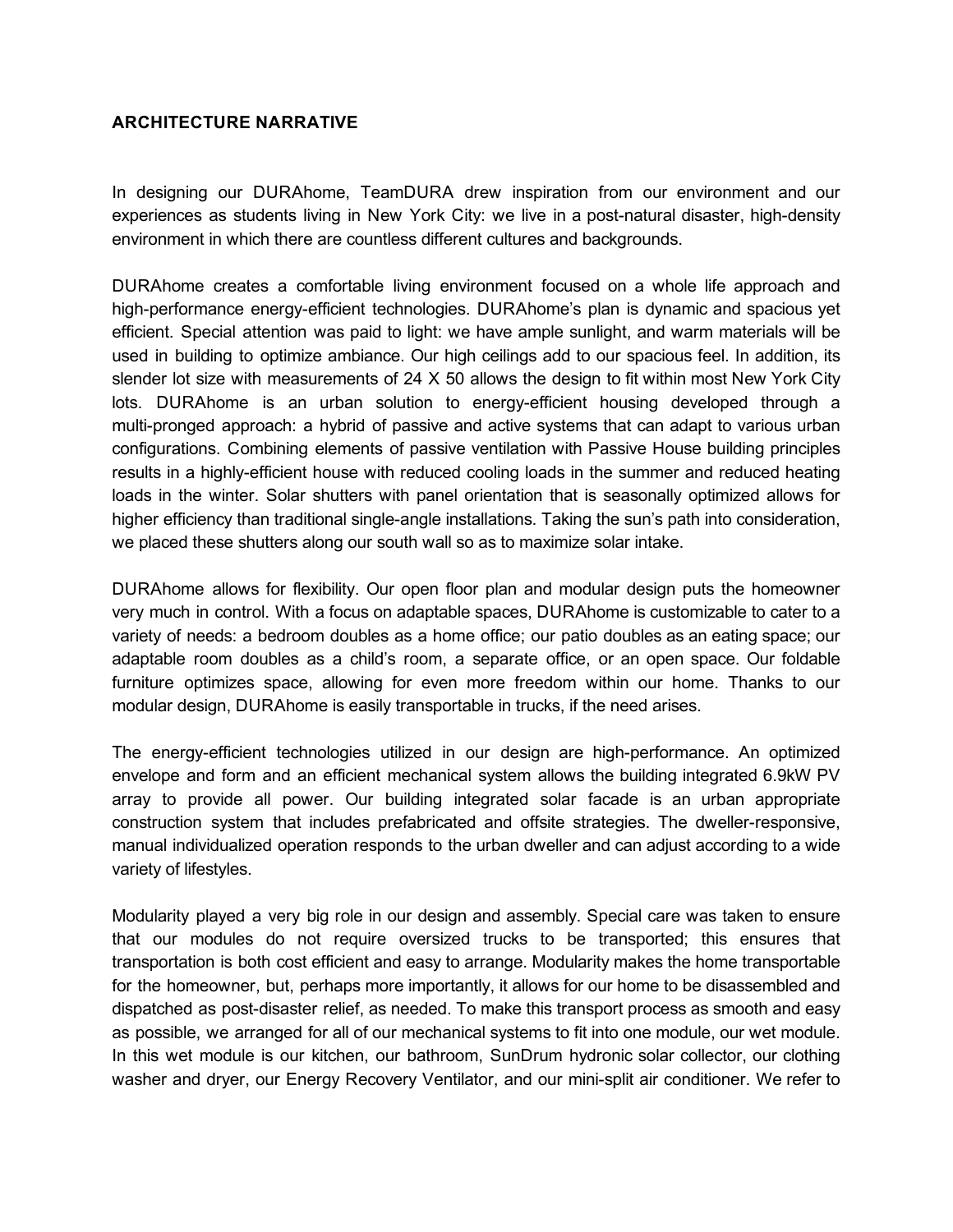this module as our "service" module, with our other two modules labeled "living." The other two modules contain our decking and our bedroom.

Our home was designed with connections in mind, both to the natural environment and our community. Our front and back porches, as well as our facade all function as connection points to our surrounding neighborhood of Red Hook. Unlike front and back porches in more suburban environments, in New York City, the back porch is often seen as a public space, whereas the front porch is more private. Because of high-rise buildings, neighbors have an elevated view of all that is happening in a backyard, making it a very public and community accessible part of one's home. The front porch, however, is usually not in anyone's view, so long as it is not rush hour and people are not commuting to/from work. Our facade is a burgundy red: the color of Red Hook's red clay soil foundation, which is the material that gave the neighborhood its name. We were sure to have connection points to our natural environment by installing a vertical green wall inside the home. This remind our residents of the importance of nature, and reinforces the idea that we rely on the natural environment to filter our air and provide our food.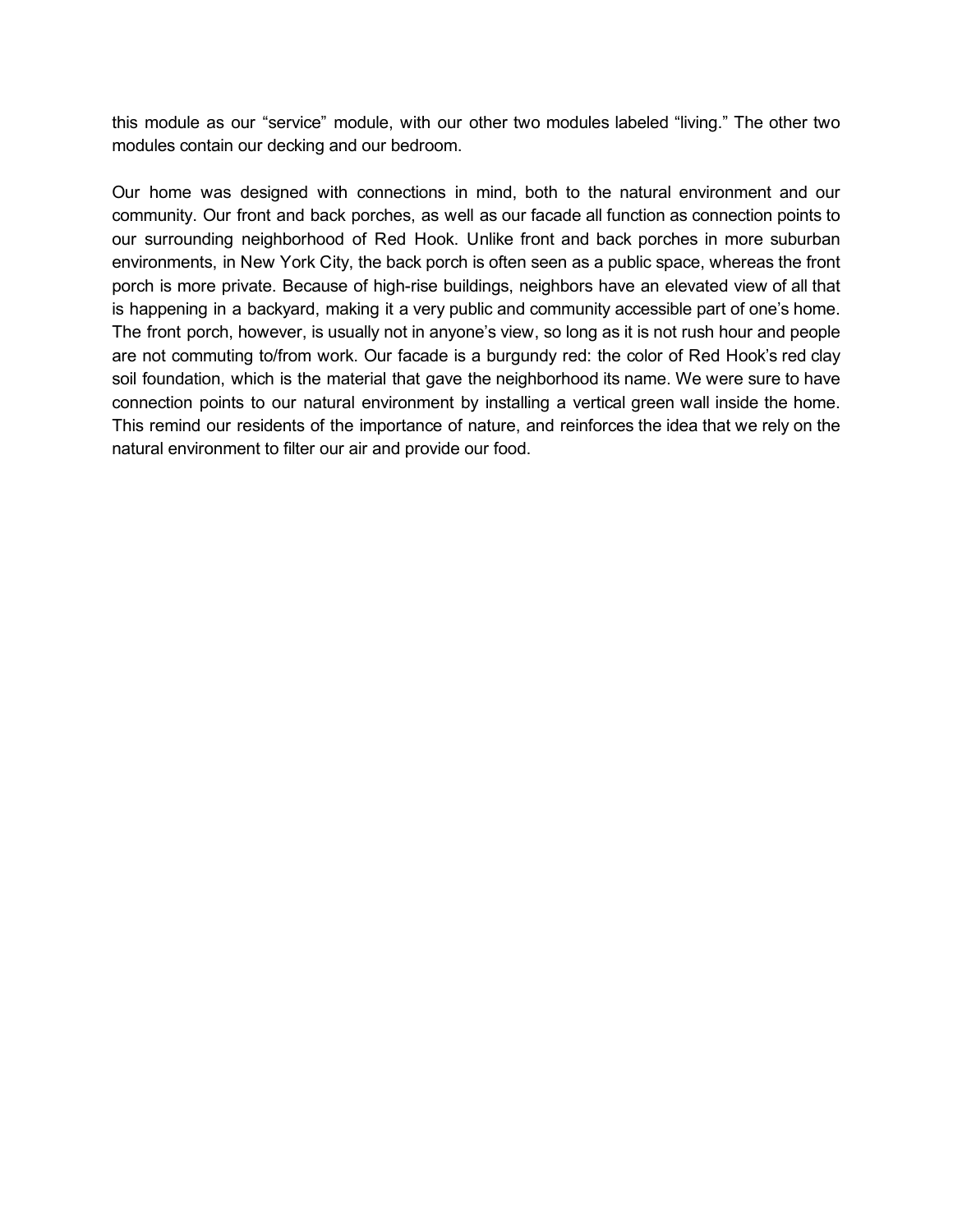## MARKET APPEAL NARRATIVE

A DURAhome is designed in an exciting, positive-energy environment. We carried these traits into the design of the project itself. Our home is geared to best accommodate young, urban families who are community oriented, passionate about energy conservation, and who believe that one's home is an important factor in the richness and overall quality of one's life. If one is constantly surrounded by good energy flow and a pleasant environment, they can expect greater work productivity as well as flexibility to entertain friends and loved ones in their amiable home. The multifunctional qualities of a home are an intrinsic to a compact modular space allowing the user to quickly and easily interface between private work areas and flexible living spaces. Our home was designed with light in mind. DURAhome has ample natural sunlight, reflective materials and exterior and interior wood finishes.

The initial cost of the home will be repaid over time in the energy, appliance, and grocery bill savings. Aside from passive elements to reduce energy consumption, we also have active elements in play to assist with lessened energy consumption and to further recycle resources. With a modular design and an open floor plan, our home is adaptable to many different ways of life. The home can be taken apart and shipped in times of dire need, such as a natural disaster. Our home can be elevated to comply with local building codes. It can also be stacked upon itself up to four stories to suit a dense urban environment. There are several adaptable spaces which can be used to accommodate a home office, a bedroom, a mechanical room, or a child's play area, depending on the client's needs. Furthermore, our home will contain several pieces of foldable furniture which can be accessed when needed, and otherwise put away and stored to maximize space.

DURAhome will promote community in places where it is perhaps most needed - urban flood zones that are vulnerable to damages inflicted by natural disasters benefit from a sense of community and support in the aftermath.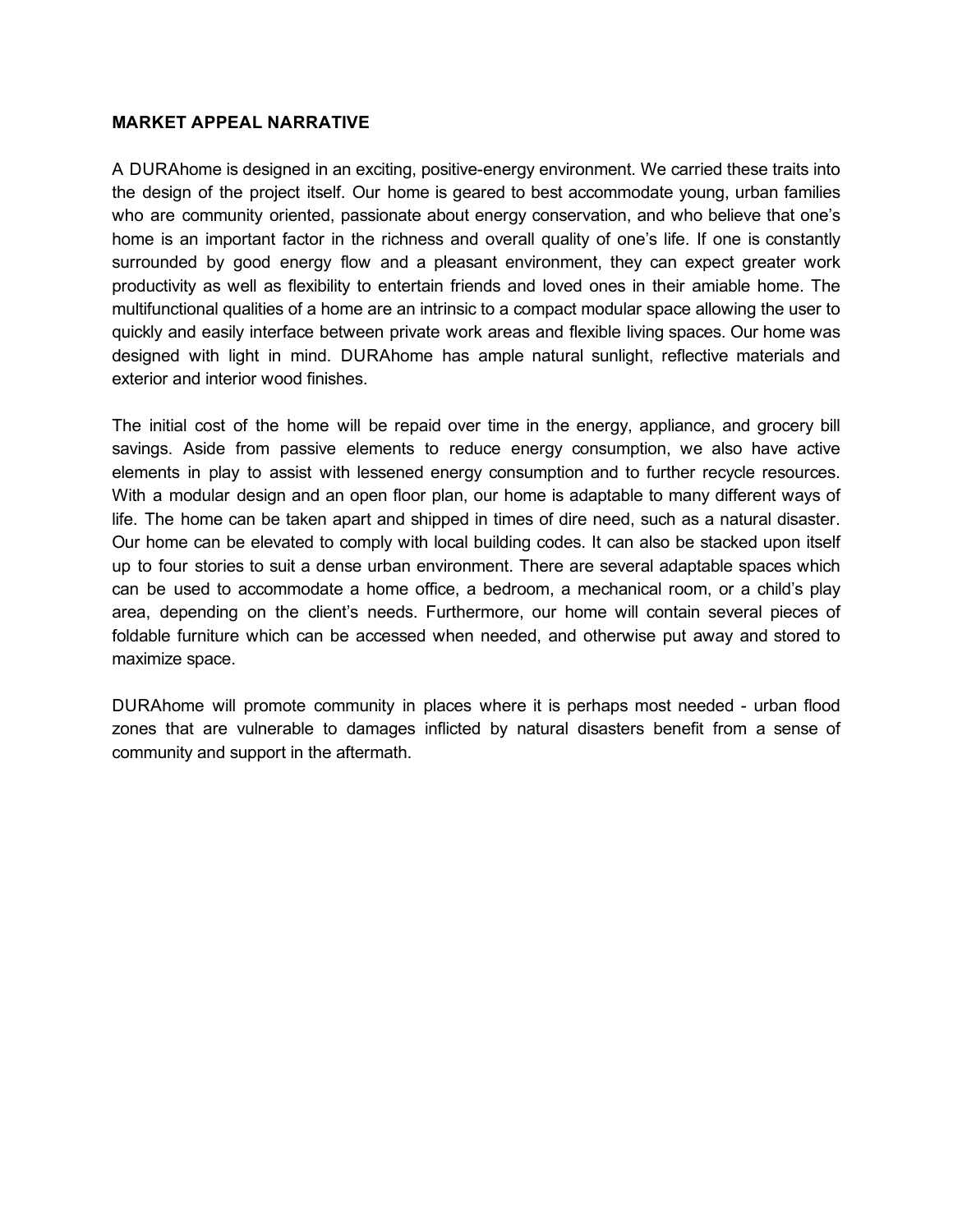## COMMUNICATION NARRATIVE

Our communications strategy was geared towards connecting our students with our audience and our community. We found that we got the best feedback when we posted photos of students, as opposed to simply features of our home, no matter how innovative and interesting they were. We began posting "thank yous" to sponsors when we had site visitors, in which students would pose with visitors and elements of the home. Showing how involved our decathletes were with the innovative technologies and big named products shaped our strategies greatly.

Our blog posts are centered around that which makes us DURA. We had three categories of blog posts that stayed constant prior to, and during construction. These categories were "All around the world," "In NYC," and "A few of our favorite things."

"All around the world" highlighted international updates on anything that we felt was interesting and had to do with sustainability, architecture, or urban planning. "In NYC" is similar to "All around the world," with the exception that it was centered around New York City. "A few of our favorite things" were updates on innovative sustainable technology. Once construction began, we would post updates on construction progress, as well as sponsor-centered posts, when they were relevant. With our sponsor posts, we would be sure to explain why certain installations were important and how they were aligned with our aims. Relevance refers to where we were along our construction process. In this way, we engaged and educated our audience while giving our sponsors recognition.

In designing our website and our public exhibit material, special care was taken to look good graphically, which includes good usage of colors, graphic design, and text placement. Of course, text was a priority in all of our materials, but we also recognized the importance of graphic appeal when appealing to big audiences who may not otherwise be interested in sustainable building practices. Aside from attractive signage and interesting material, we were sure to play on everything that make us and this project exciting: student empowerment, hands-on experience, innovative technology, an international intercollegiate competition founded by the Department of Energy, sustainable building practices, solar energy, students in construction, and big named sponsors' support.

Apart from our blog, our main mediums for social media include Facebook, Twitter, Instagram, and Pinterest. Our Pinterest was more of a strategy to spread others' ideas around. Not very many of our own practices and original content were put out onto Pinterest. We had mainly repinned and liked other people's posts on architecture, green living, and sustainability. Instagram was meant to post interesting and eye-catching photos; we found that overloading on content wasn't effective on that medium. Twitter was reserved for quick daily updates and link sharing. We found we had the most audience response when we retweeted and responded to other accounts' posts. Twitter and Pinterest were the most interactive mediums, yet the nature of the interactions were different: with Twitter, interactions would only occur as reciprocations. We found that our Pinterest community held no expectations of reciprocation. Finally, Facebook was our most responsive outlet. In this medium, we would post our major accomplishments as well as any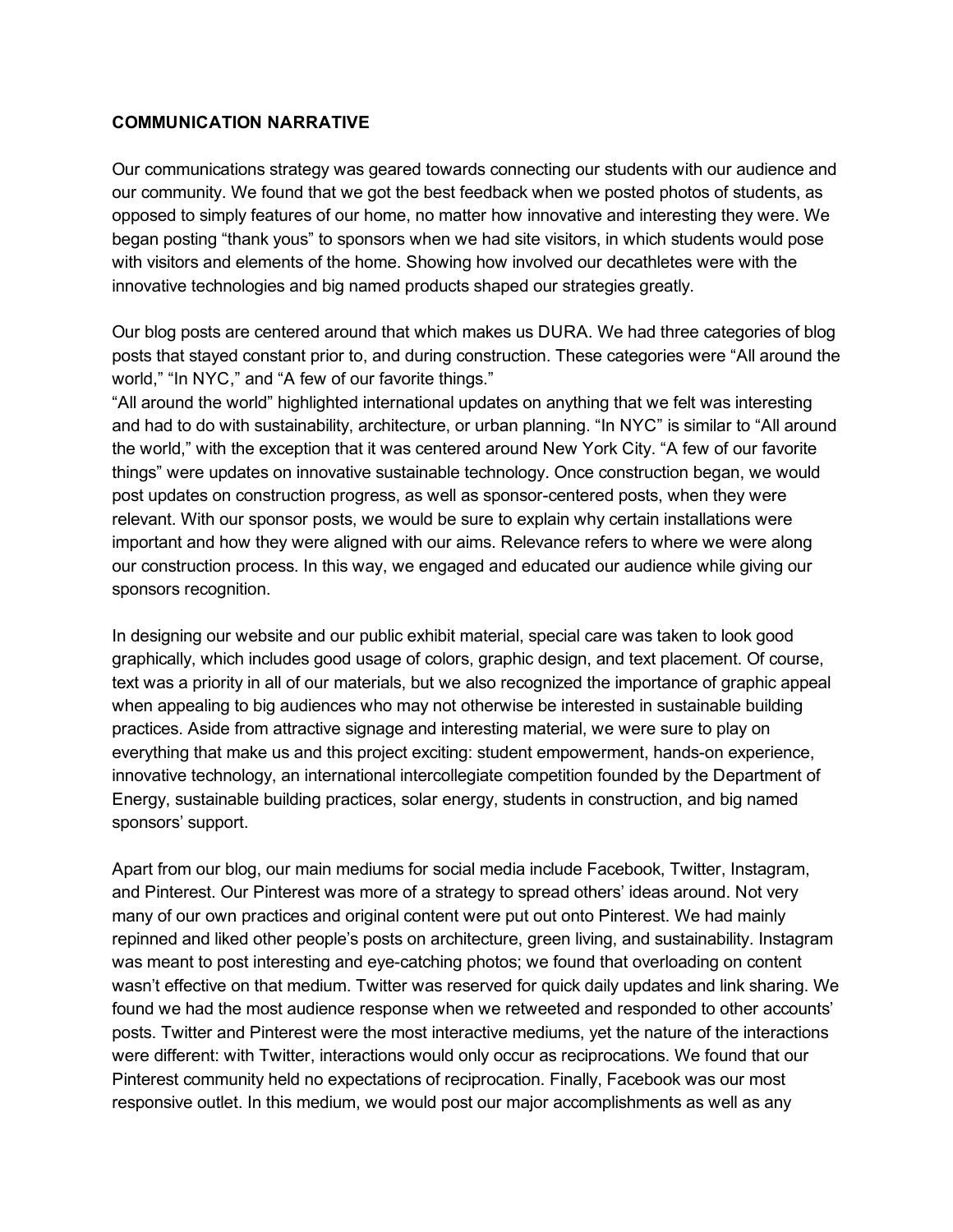construction milestones that we had. We had a lot of help from the City Tech News Facebook page; their account would share a lot of our posts. Students involved in construction would also share and like posts across all of our mediums.

One of our most successful likes campaigns included inviting friends of friends to like our pages and follow us. We found that audiences were much more engaged when they saw updates on students and decathletes that they knew personally.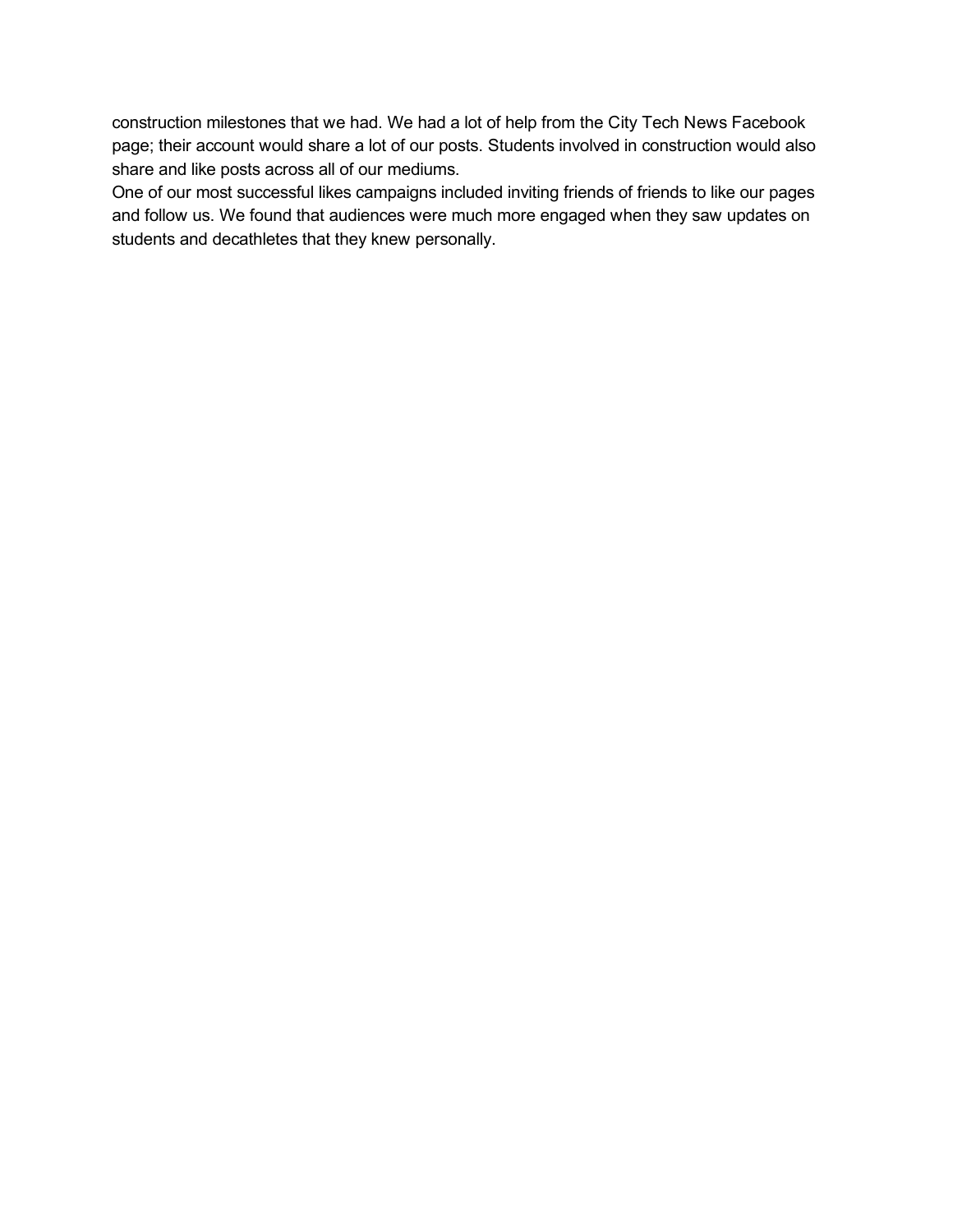## ENGINEERING NARRATIVE

The engineering strategy for DURA is based on overall efficiency and user-friendliness of the house's technology. Emphasis is placed on making the homeowner feel at ease with the use of advanced and integrated technology. DURAhome is a hybrid of passive solar and passive house design principles, coupled with low energy active systems. With our off the shelf assemblies, combined with these integrated technologies, the user will feel in control of their home environment.

Mechanical systems within our 6.5 kW array include photovoltaic panels, low-energy mechanical harvesting, a minisplit air conditioner, as well as Energy Recovery Ventilation (ERV). The photovoltaic panels are placed in a vertical sawtooth array. This verticality allows for a crucial design feature of ours-- stackability. The sawtooth array is optimized to sit at an angle in which the panels are getting maximal amount of sun exposure, yet are not shading the panels beneath one another.

We will be using a SunDrum hydronic solar collector system in order to capture waste heat produced by the PV panels, cooling the panels down closer to their optimal temperature. This waste heat is then transferred and used to heat the SunDrum's water tanks, providing hot water without spending energy on heating. The SunDrum system will redirect extra heat away from where it may be harmful, our solar panels, towards where it is really needed, our water tanks. A heat chimney will heat the home throughout colder months of the year and cool the home in warmer months. We have put careful consideration into making our DURA home as efficient as possible.

Our ducted minisplit unit is composed of two main components: an outdoor condensing unit and an indoor evaporator unit. The outdoor and indoor units are connected with tubing and make up what is essentially a central air system with the flexibility of selectively heating or cooling one or more rooms at a time, regulating how much energy is spent on temperature control. Because the tubing connecting our units is so small, we minimize energy lost traveling through long ducts. Thanks to our selective temperature control, we can also minimize energy spent on rooms that may not even be in use.

Our Energy Recovery Ventilator (ERV) acts as an iron lung throughout our home: it extracts moist and stale air from kitchen and bathroom areas and replaces it with clean, tempered, and filtered air at a low velocity to ensure that drafts are not created. Up to 90% of the heat from the extracted air is recovered and used to heat incoming air.

Our electrical and lighting systems have also been carefully selected in order to ensure minimal energy is spent while yielding optimal results. Our electrical panel is a 200 Amp space CH Type Main Breaker. This system provides premium protection from wires overheating and faulty circuits. The electrical box fits comfortably between wall studs and has no bolted connections, minimizing the chance of hotspots and faults. Our electrical panel works in conjunction with our micro-inverter, which lets us individually link all of our electrical modules, as opposed to using traditional string inverters. This, in turn, allows us to control our panel's output individually and offer Maximal Power Point Tracking (MPPT) for each individual module. We chose this system because it minimizes electrical risks: apart from the real time power tracking, separating panels' outputs minimizes damage in case of component failure.